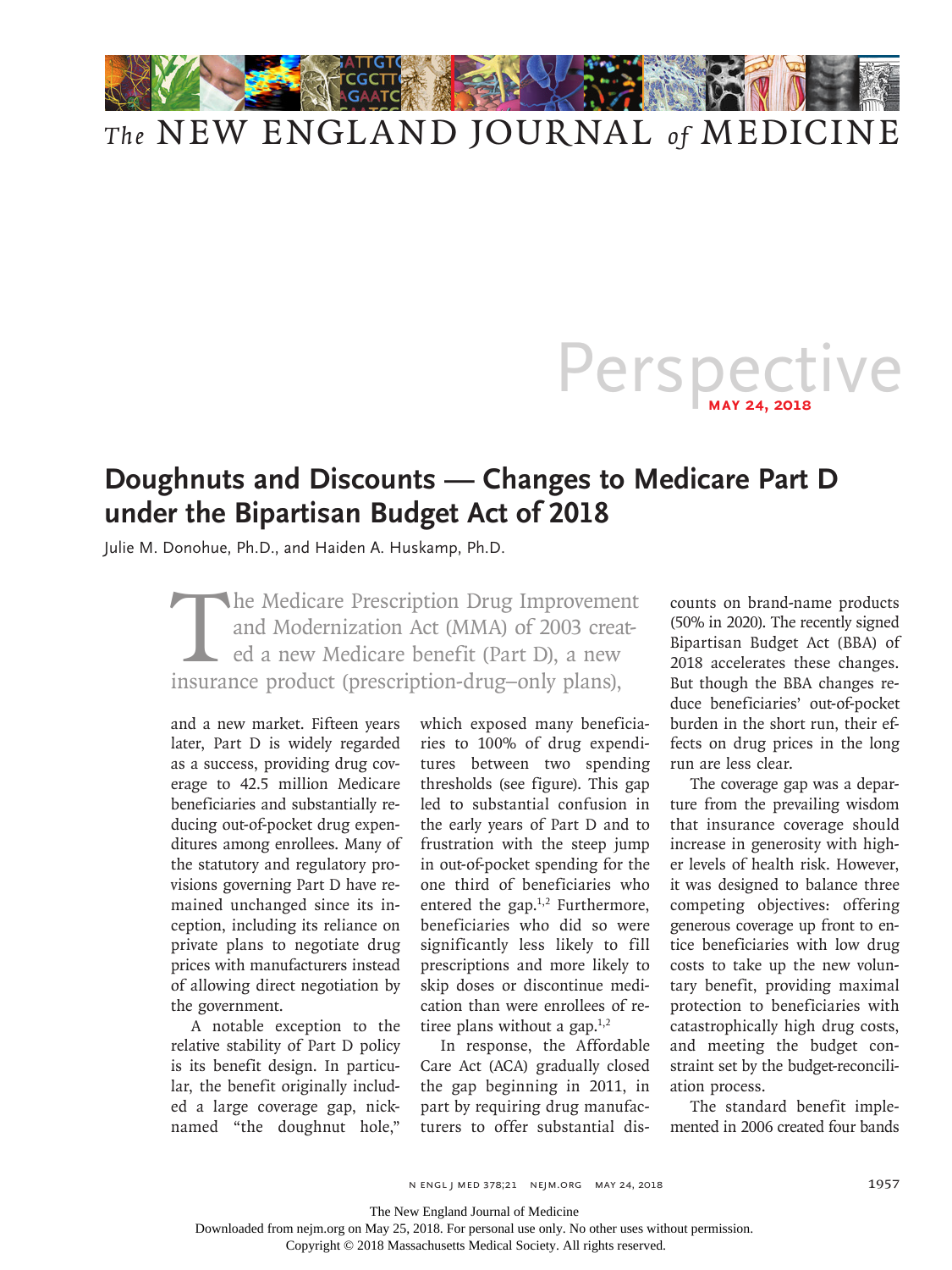

**Comparison of 2006 Part D Standard Benefit under Medicare Prescription Drug Improvement and Modernization Act (MMA) of 2003 with 2019 Standard Benefit under the Affordable Care Act (ACA) and the Bipartisan Budget Act (BBA) of 2018.**

Thresholds for coverage phases are based on total drug expenditures, including beneficiary, plan, manufacturer, and Medicare shares. The estimate of \$8,907 does not reflect the BBA changes in the coverage gap for 2019. An updated number is expected

of coverage (see figure) across which cost sharing varied substantially: the deductible, below which beneficiaries pay 100% of drug costs; initial coverage, during which beneficiaries pay 25%; the coverage gap, in which enrollees pay 100%; and catastrophic coverage, at which point beneficiaries pay only 5%. There are

two important caveats. First, 12.2 million Part D enrollees in the low-income subsidy program (29% of enrollees) face much lower cost sharing and no gap. Second, 99% of enrollees are in plans with benefits that are actuarially equivalent but not identical to the standard benefit; nevertheless, in 2018, two thirds of stand-alone plans had zero coverage in the gap beyond the standard benefit.

The ACA's gradual closure of the gap, scheduled for completion in 2020, led to substantial reductions in beneficiaries' outof-pocket spending. For example, in 2013, manufacturer discounts amounted to an average of \$2,293

n engl j med 378;21 nejm.org May 24, 2018

The New England Journal of Medicine

Downloaded from nejm.org on May 25, 2018. For personal use only. No other uses without permission.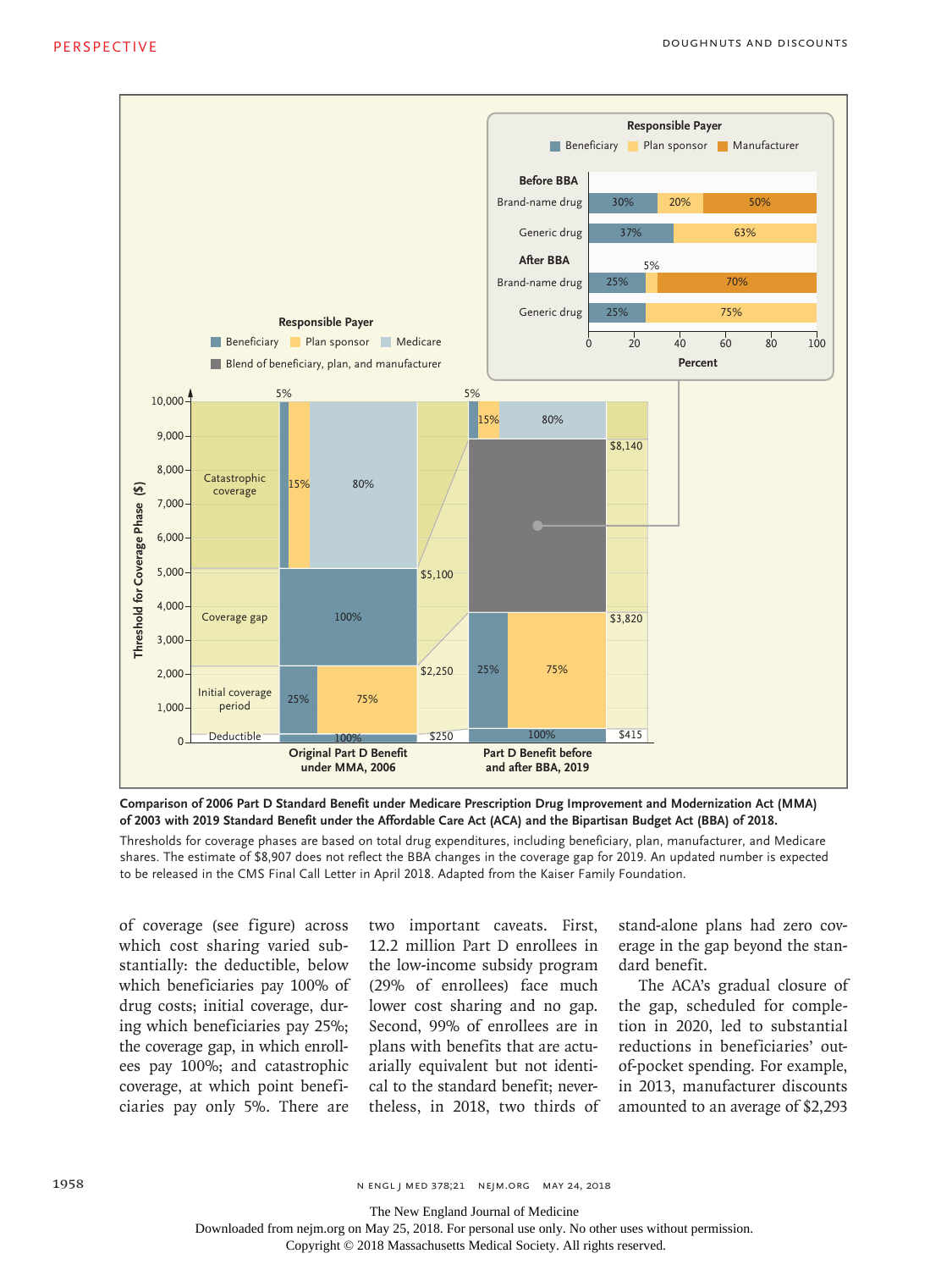for enrollees who received catastrophic coverage.3 The BBA makes three important and permanent changes to the gap that take effect in 2019. It accelerates the gap's closure, reducing patients' cost sharing for both brand-name and generic drugs to 25% in 2019 instead of 2020 as under the ACA. It reduces plans' share of spending on brand-name drugs in the gap from 25% to 5%, with the required manufacturer discount increasing from 50% to 70% to make up the difference. (Plans' share of generic-drug spending in the gap remains at the ACA-specified 75%.) Finally, unlike the ACA, the BBA requires manufacturers of biosimilars to begin providing discounts for expenditures in the gap.

By reducing the required cost sharing in the gap to 25% a year early, the BBA will improve financial protection for enrollees with high drug expenditures. Also, thanks to the larger manufacturer discounts (which count as out-ofpocket expenditures for enrollees in determining their eligibility for catastrophic coverage), beneficiaries will reach the catastrophic coverage threshold (after which they face only 5% cost sharing) more rapidly than under ACA rules. Plans are expected to lower their 2019 premium bids once they are responsible for a smaller share of spending in the gap (5% instead of 25%), saving both beneficiaries and the government money in the short run.

Longer-term effects on pre- *An audio interview with Dr. Donohue is available at NEJM.org* 

miums and drug prices are less clear, since they depend on responses to the BBA's changes by key stakeholders — plan sponsors (in their premium bids), beneficiaries (in their utilization

and willingness to overcome inertia in plan choice over time), and particularly manufacturers (in their prices and rebates). For manufacturers, the BBA could lead to substantial reductions in revenues — a loss of \$1.9 billion, according to an estimate by the actuarial firm Milliman. Notably, manufacturers lobbied for (but did not receive) a reduction in the required discounts in the Consolidated Appropriations Act of 2018 that was passed in March. However, manufacturers could mitigate revenue losses from the discounts by raising prices or reducing rebates. Although there is limited evidence regarding the industry's response to the ACA requirement for a 50% discount, one study by the Government Accountability Office suggests that the discounts contributed to both rising brandname drug prices and reductions in rebates.4 This finding was based on interviews with representatives of Part D plans and pharmacy benefit managers. Once the BBA-required discounts increase to 70%, manufacturers will have stronger incentives to raise prices, lower rebates, or both. Manufacturer rebates are a key mechanism through which plans extract price concessions. In 2017, rebates accounted for 22% of total Part D drug costs, but they vary in magnitude by a factor of more than 5 depending on the drug.<sup>5</sup> Manufacturers will have greater market power for brand-name drugs with no therapeutic substitutes, since plans have less flexibility for removing these drugs from their formularies or requiring higher cost sharing, and less negotiating power as a result.

The Medicare Payment Advisory Commission (MedPAC) reports that recent growth in federal Part D outlays, which it considers unsustainable, was driven largely by higher prices for drugs used by enrollees receiving catastrophic coverage, who now account for 57% of Part D spending.5 Under the BBA, the government would still pay 80% of catastrophic-coverage expenditures, creating less incentive for plans to closely manage drug spending for the highest spenders than they would have if they were responsible for a larger share. Because the BBA accelerates the transition from the gap to catastrophic coverage owing to the increased manufacturer discounts, federal outlays would probably increase for these enrollees.

In 2016, MedPAC recommended dramatic reforms, including no longer counting manufacturer discounts as enrollee out-of-pocket expenditures and dropping all beneficiary cost sharing once spending exceeds the catastrophic threshold.3 If these changes were enacted by Congress, their effects on beneficiaries would be both negative (it would take longer for enrollees to reach catastrophic coverage) and positive (the highest-spending beneficiaries would have an out-of-pocket maximum instead of open-ended financial liability), with the net effect varying according to the level of beneficiary expenditures. MedPAC also recommended a major restructuring of payments to plans, requiring them to pay 80% of expenditures over the catastrophic-coverage threshold (up from 15%, with the government paying only 20%) to encourage plans to manage drug spending more carefully for the highest spenders. In the absence of such changes, the BBA offers short-term financial relief for Part D enrollees but does little to

The New England Journal of Medicine

Downloaded from nejm.org on May 25, 2018. For personal use only. No other uses without permission.